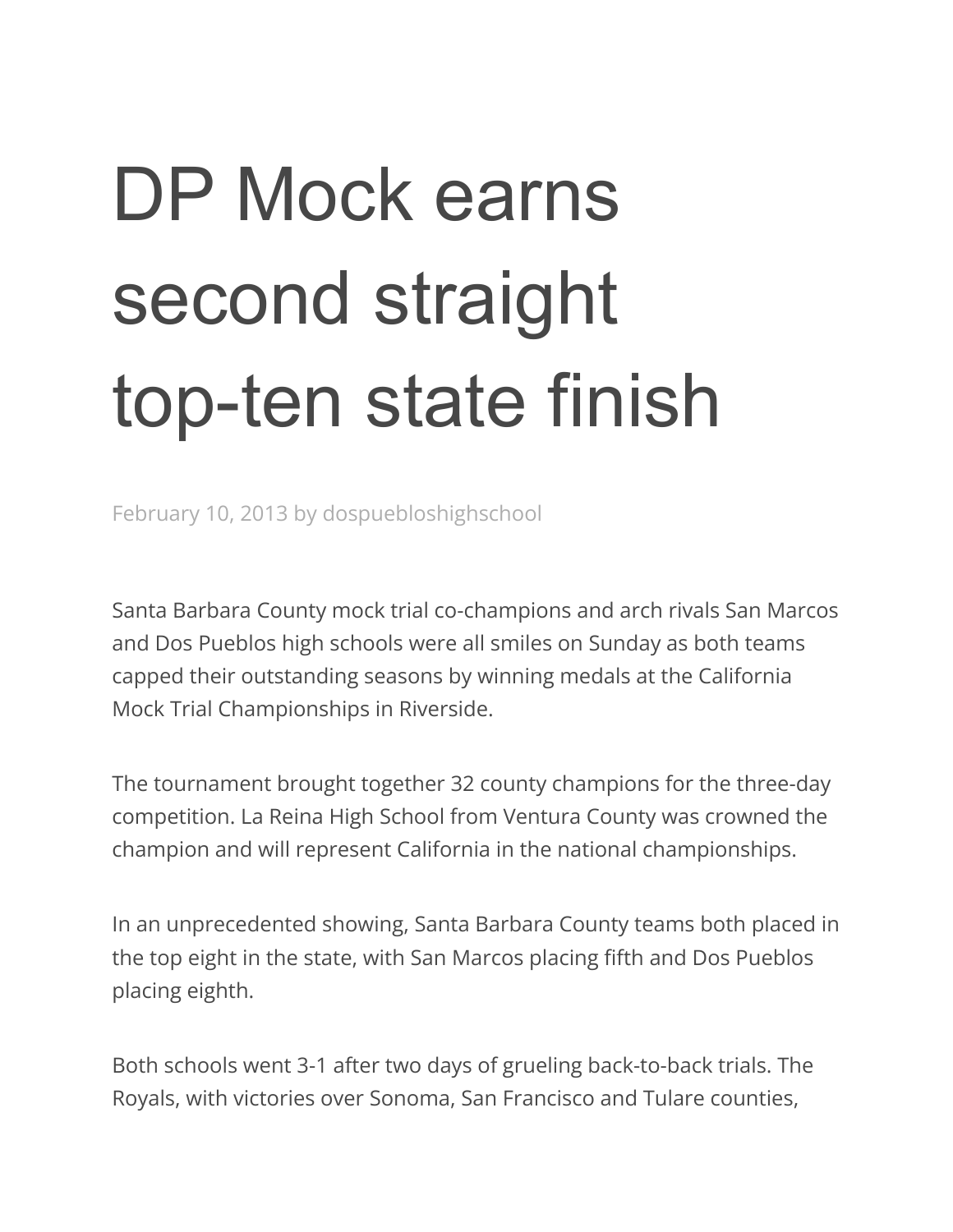were a scant three points in one trial short of competing for the championship, while the Chargers, with victories over Los Angeles, Monterey and San Francisco counties, won the eighth-place medal — their second straight top-eight finish in the state tournament.

The state finals are the culmination of a long season of work for the mock trial competitors.

"The ability level of these students is amazing," San Marcos teacher and coach Luke Ohrn said. "They work all year long and then challenge themselves at the highest level at state. It is a testament to their ability that both teams from Santa Barbara did so well."

San Marcos senior Ellen Gleason said "mock trial is an incredibly rewarding experience, and this year in particular it was great to have the opportunity to represent Santa Barbara so well at the state competition."

San Marcos returned to its statewide success in the mock trial competition, earning its fourth fifth-place finish to go along with its state championship titles in 2004 and 2006.

"State finals was an amazing experience," San Marcos senior Gaby Wildfueur said. "All of our months of hard work were put to the test once again as we fought trial after trial, and I could not be any more ecstatic with the results. Winning fifth in the state is one of my proudest accomplishments. This was a weekend I will never forget."

In early March, for the first time in history, both teams were named county co-champions after they tied in the championship round. After a